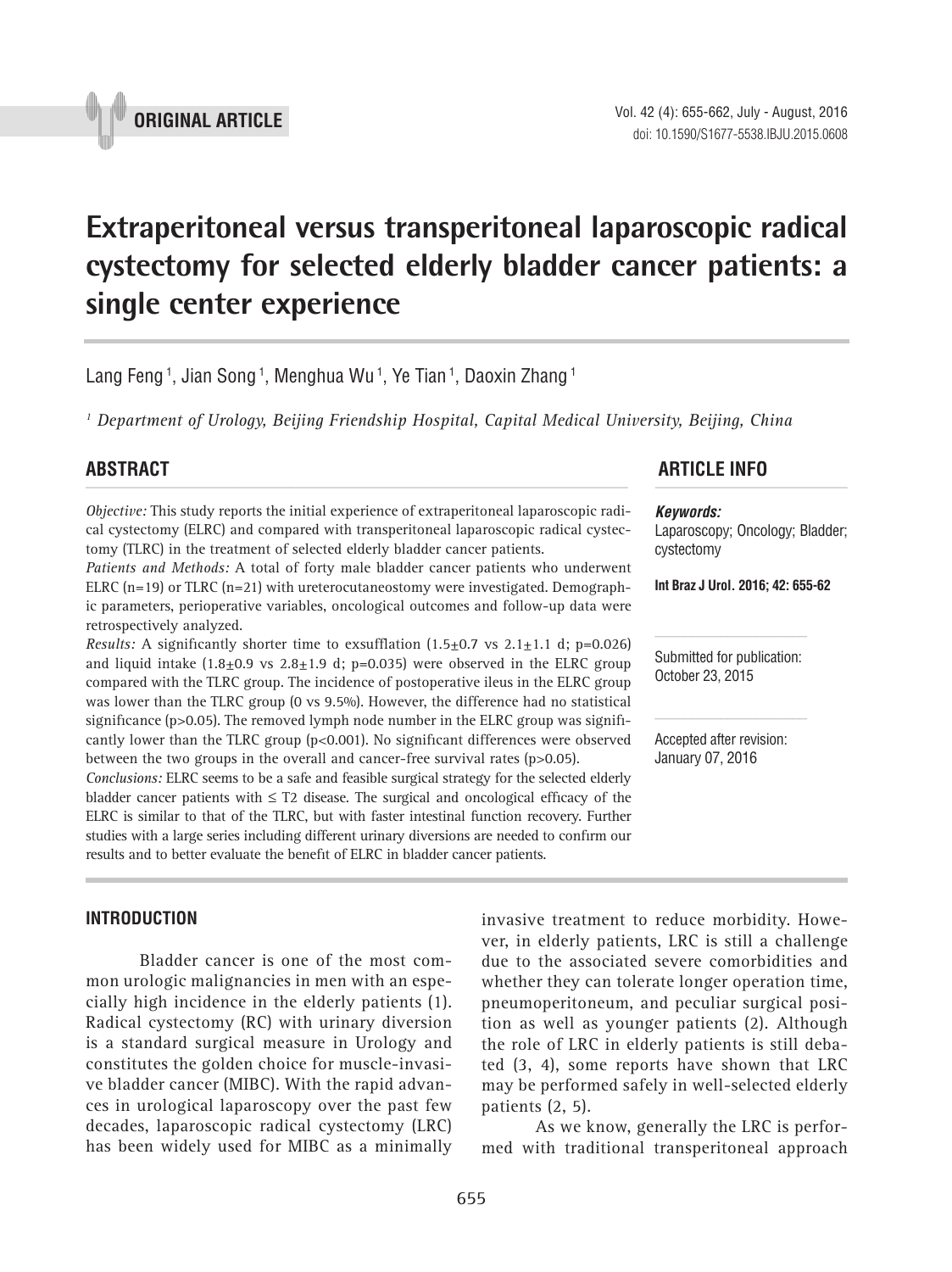and the operative steps of transperitoneal laparoscopic radical cystectomy (TLRC) are basically duplicated from the open techniques. To our best knowledge, there is no report about LRC with an extraperitoneal approach by now. But with the experience of EORC and LRC, the application of extraperitoneal laparoscopic radical cystectomy (ELRC) can be available. In the present study, we describe our initial experience of ELRC and compare variables with those of TLRC done by the same surgeon in our institution.

# **PATIENTS AND METHODS**

# **Patient Selection**

From January 2012 to March 2015, a retrospective study of male elderly patients with MIBC or high risk NMIBC who underwent LRC was conducted in our institution. All the cases were evaluated by common preoperative examination including routine laboratory tests, abdominal ultrasonography, chest radiography, echocardiography, lung function test, computerized tomography or magnetic resonance imaging. The indication for LRC was histologically diagnosed MIBC by transurethral resection or biopsy confirmed recurrent multifocal high-grade NMIBC or bladder cancer in situ that were refractory to repeated transurethral resection with intravesical therapy. The exclusion criteria were a Body Mass Index (BMI) >30kg/m2 , American Society of Anesthesiology (ASA) >3, tumor grade >T2 and inability to provide written informed consent. Since the patients undergoing conduit diversion need the transperitoneal approach anyhow, we chose the patients who underwent ureterocutaneostomy diversion to access the safety and feasibility of ELRC. The indications for ureterocutaneostomy diversion included cases of inability to use intestinal segments due to related problems or the patient decided to undergo ureterocutaneostomy due to the decreased life expectancy with associated comorbidities. All patients had discussed the risks and benefits related to the two procedures of LRN and all kinds of urinary diversions before they made decisions. If the patient decided to undergo the LRN, the possibility of ELRC was proposed.

# **Study Design**

Nineteen patients submitted to ELRC with ureterocutaneostomy were enrolled in the present study. For comparison purposes, twenty-one demographics-matched patients with bladder cancer of comparable tumor stage who underwent TLRC with ureterocutaneostomy were also enrolled. The two procedures were performed by a single surgeon who was proficient in both techniques. All patients gave written informed consent. The study protocol was approved by the Institutional Review Board of our hospital and was conducted in compliance with the Declaration of Helsinki.

The demographic parameters, operative variables, perioperative outcome and oncological outcomes were recorded and analyzed. Comorbidities and complications were also recorded. One day before the operation, patients were required to fast and mechanical bowel preparation with polyethylene glycol electrolye powder plus intravenous hydration and perioperative antibiotics were administered.

# **Statistical analysis**

The continuous parametric data were compared using the independent samples t-test. The categorical data were compared using Pearson's  $\chi^2$ -test, and Fisher's exact test was used when appropriate. The survival data were compared using Kaplan-Meier survival analysis and the log-rank test. Differences with P values <0.05 were considered significant.

# **Surgical technique**

The procedure of TLRC was performed according to the procedures described by Matin and Gill (6). Bilateral pelvic lymphadenectomy was performed in the area of the common, external and internal iliac arteries and the obturator. In the ELRC cohort, the surgical position was similar to that of TLRC. First, a 2cm longitudinal incision under navel was used and an extraperitoneal space was created with fingers behind rectus abdominis muscle and below the arcuate line. An artificial gasbag was placed into the space with air inflation of 800 to 1000mL. The inflation was maintained for 5 minutes. The first 12mm trocar was placed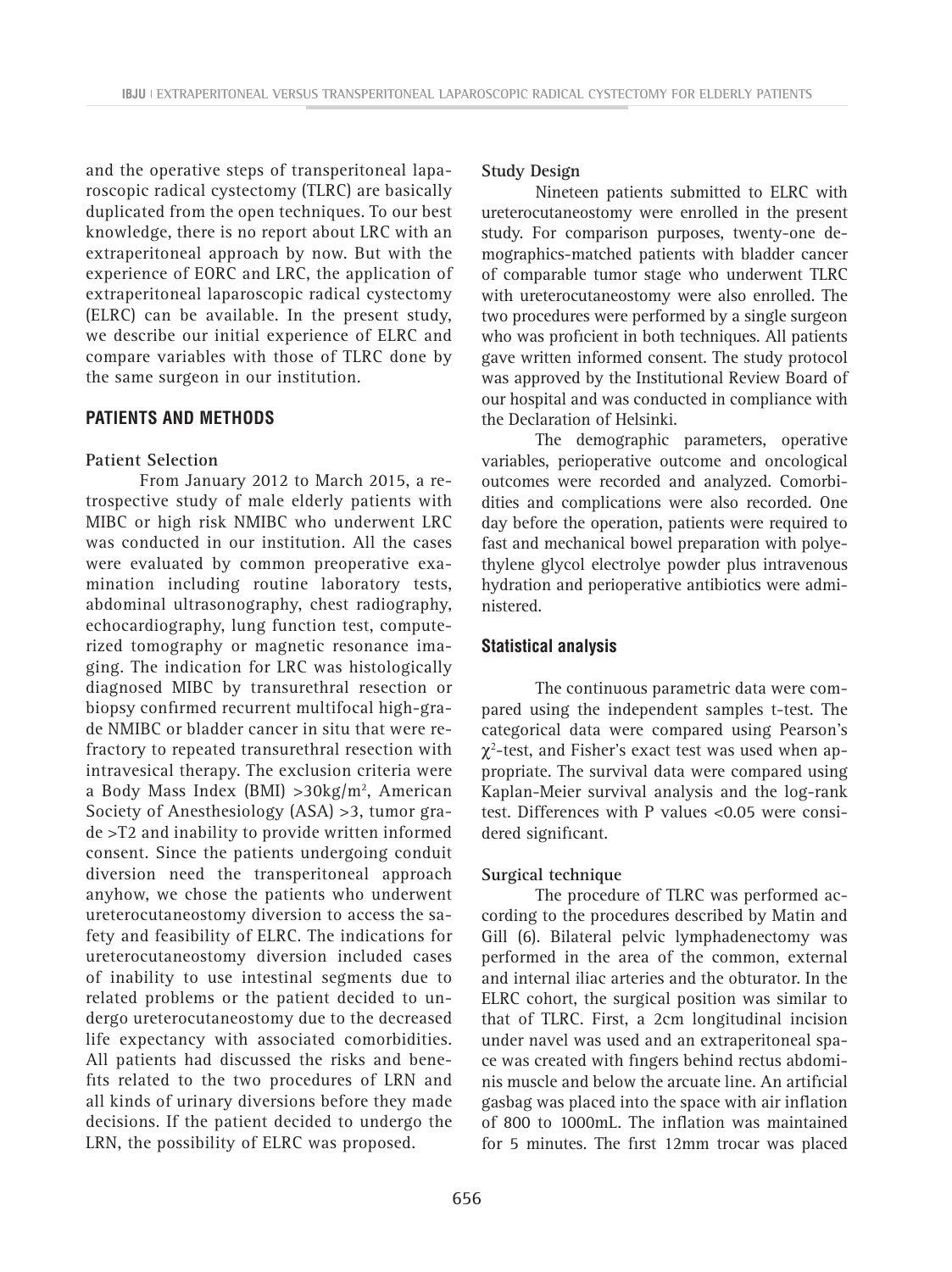into the incision above for the 30 degree laparoscope. The other 4 trocars were placed under vision just like TLRC. The subsequent operation steps were performed by reference to the procedures of antegrade extraperitoneal approach to radical cystectomy described by Serel et al. (7). First, the spermatic cord on left side was identified and severed after ligature. The whole pelvic peritoneum was gently pushed cephalad at the level of the vasa deferentia on either side to visualize the common iliac vessels. The ureter on left side was identified and mobilized to the ureterovesical junction. The transection of the left ureter was performed after dissociating the ureterovesical junction. The same method was used to deal with the spermatic cord and ureter on the right side. The peritoneal reflection was indentified de pending on the bilateral peritoneal margin as a sign. The peritoneal was separated from the anterior and apex of the bladder. The urachus was cut at the level of the umbilicus. Mobilization of the posterior wall of bladder was performed and the attachment of Denonvilliers' fascia to the rectum was released, maintaining all of its layers on the seminal vesicles. The subsequent procedures of dealing with the verumontanum, seminiferous ducts, bladder collateral ligament and prostate were similar to that of TLRC. Bilateral pelvic lymphadenectomy was carried out for pathological examination (Figure-1). According to patient's decision, ureterocutaneostomy was performed for both the groups.

**figure 1 - (A) The trocar setting of the extraperitoneal laparoscopic radical cystectomy (ELRC). (b) A retroperitoneum**  operation area was created. (C) The spermatic cord was identified.(D) The ureter was identified and mobilized. (E) The peritoneal was separated from the bladder. (F) The urachus was identified. (G) Mobilization of the posterior wall of bladder. **(h) pelvic lymphadenectomy was carried out for pathological examination.**

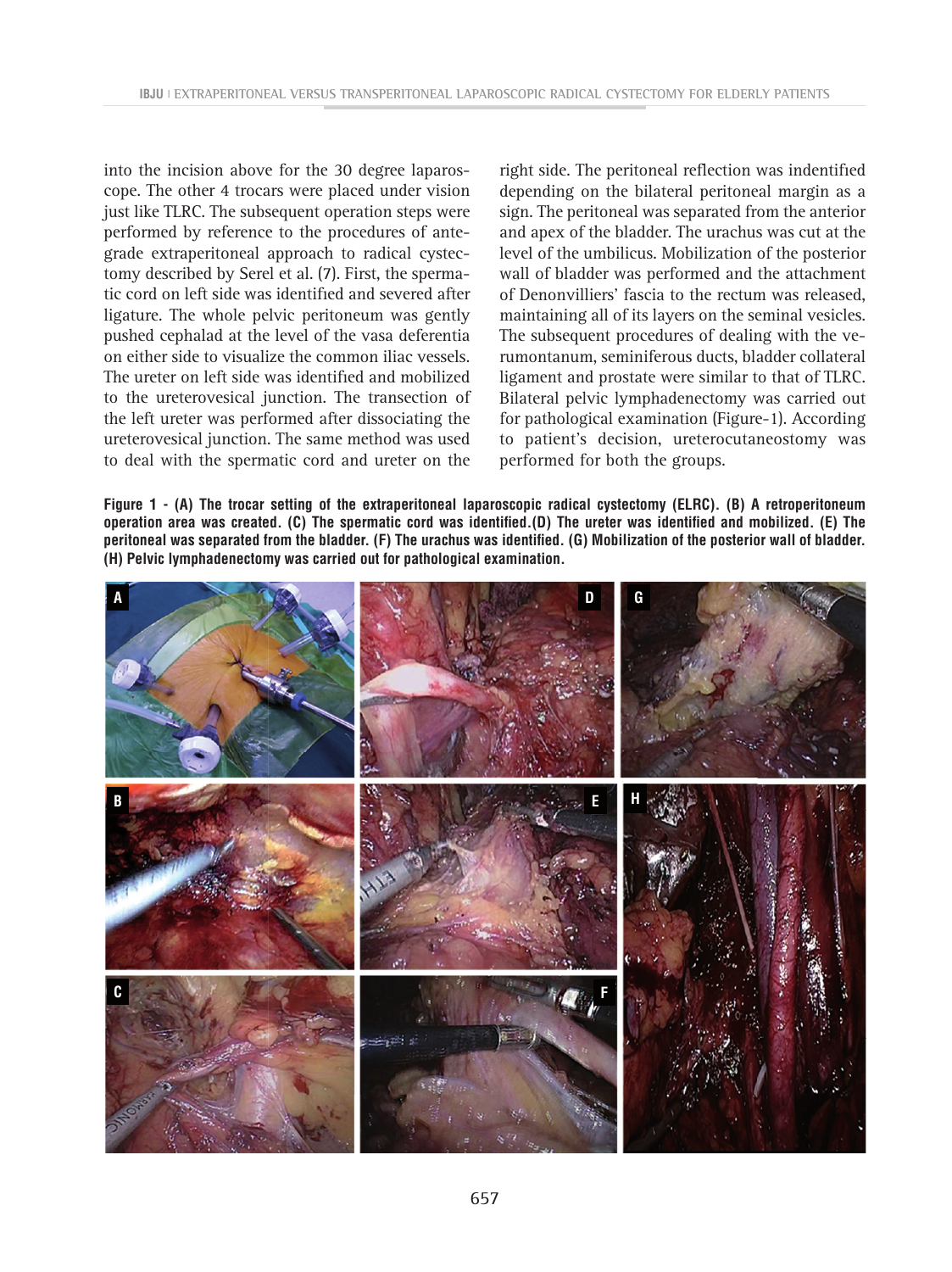# **RESULTS**

### **Patient Characteristics**

There was no conversion to open surgery. The patients in the ELRC and TLRC groups had comparable baseline characteristics. Data is shown in Table-1.

# **Operative outcomes**

The operative and postoperative characteristics are shown in Table-2. The ELRC group required a significantly shorter time to exsufflation  $(1.5\pm0.7)$  versus  $2.1\pm1.1d$  for TLRC; p=0.026) and time to liquid intake  $(1.8+0.9$  versus  $2.8+1.9d$  for TLRC; p=0.035). There were no significant differences in the other parameters of operative characteristics. The incidence of postoperative ileus in the ELRC group was lower than the TLRC group (0 versus 9.5%). However, the difference had no statistic significance (p>0.05). There were no significant differences in the other parameters of postoperative

#### **Table 1 - Patients' baseline characteristics.**

complications (p>0.05). The removed lymph node number in the ELRC group was significantly lower than the TLRC group  $(9.4 \pm 2.6 \text{ versus } 13.4 \pm 3.4,$ p<0.001). Positive lymph node was observed in 1 patient in the ELRC group and 2 patients in the TLRC patients (Table-3). All the three patients underwent postoperative adjuvant chemotherapy.

The median follow-up was  $13.8\pm8.0$  months and  $18.2 \pm 10.0$  months for the ELRC group and the TLRC group respectively. There were 18 and 19 patients alive from the ELRC group and the TLRC group at the last follow-up, respectively. One patient died of pneumonia in the ELRC group and two patients died of heart attack in the TLRC group. Cancer recurrence was observed in 2 and 1 patients in the ELRC group and the TLRC group respectively. The Kaplan-Meier survival curves showed there were no significant differences between the ELRC and the TLRC group in terms of the overall and cancer-free survival rates (p>0.05, data is shown in Figure-2).

|                                 | <b>ELRC</b><br>$(n=19)$ | <b>TLRC</b><br>$(n=21)$ | P value |
|---------------------------------|-------------------------|-------------------------|---------|
| Age (years)                     | 78.4±5.7                | 79.0±6.1                | 0.739   |
| BMI $(kg/m2)$                   | $24.9 \pm 1.8$          | $25.3 \pm 3.2$          | 0.742   |
| ASA score (n%)                  |                         |                         | 0.987   |
| $\mathbf{2}$                    | $9(47.4\%)$             | 10(47.6%)               |         |
| 3                               | $10(52.6\%)$            | $11(52.4\%)$            |         |
| $Hb$ (g/L)                      | $123.8 \pm 21.3$        | $117.0 \pm 26.3$        | 0.379   |
| Scr (umol/L)                    | $96.9 \pm 29.5$         | $97.2 \pm 29.3$         | 0.975   |
| Abdominal surgical history (n%) | $2(10.5\%)$             | $3(14.3\%)$             | 0.719   |
| Comorbility (n%)                |                         |                         |         |
| Hypertension                    | 6(31.6%)                | 6(28.6%)                | 0.836   |
| Cardio-vascular disease         | $3(15.8\%)$             | $2(9.5\%)$              | 0.549   |
| Chronic pulmonary disease       | $2(10.5\%)$             | $3(14.3\%)$             | 0.719   |
| Diabetes mellitus               | $4(21.1\%)$             | $3(14.3\%)$             | 0.574   |
| Chronic renal insufficiency     | $1(5.3\%)$              | $2(9.5\%)$              | 0.609   |
| Other chronic diseases          | $1(5.3\%)$              | $2(9.5\%)$              | 0.609   |

Data presented as mean±standard deviation or n (%).

**ASA** = American Society of Anesthesiologists; **BMI** = body mass index; **Hb** = hemoglobin; **Scr** = serum creatinine; **ELRC** = extraperitoneal laparoscopic radical cystectomy;

**TLRC** = transperitoneal laparoscopic radical cystectomy.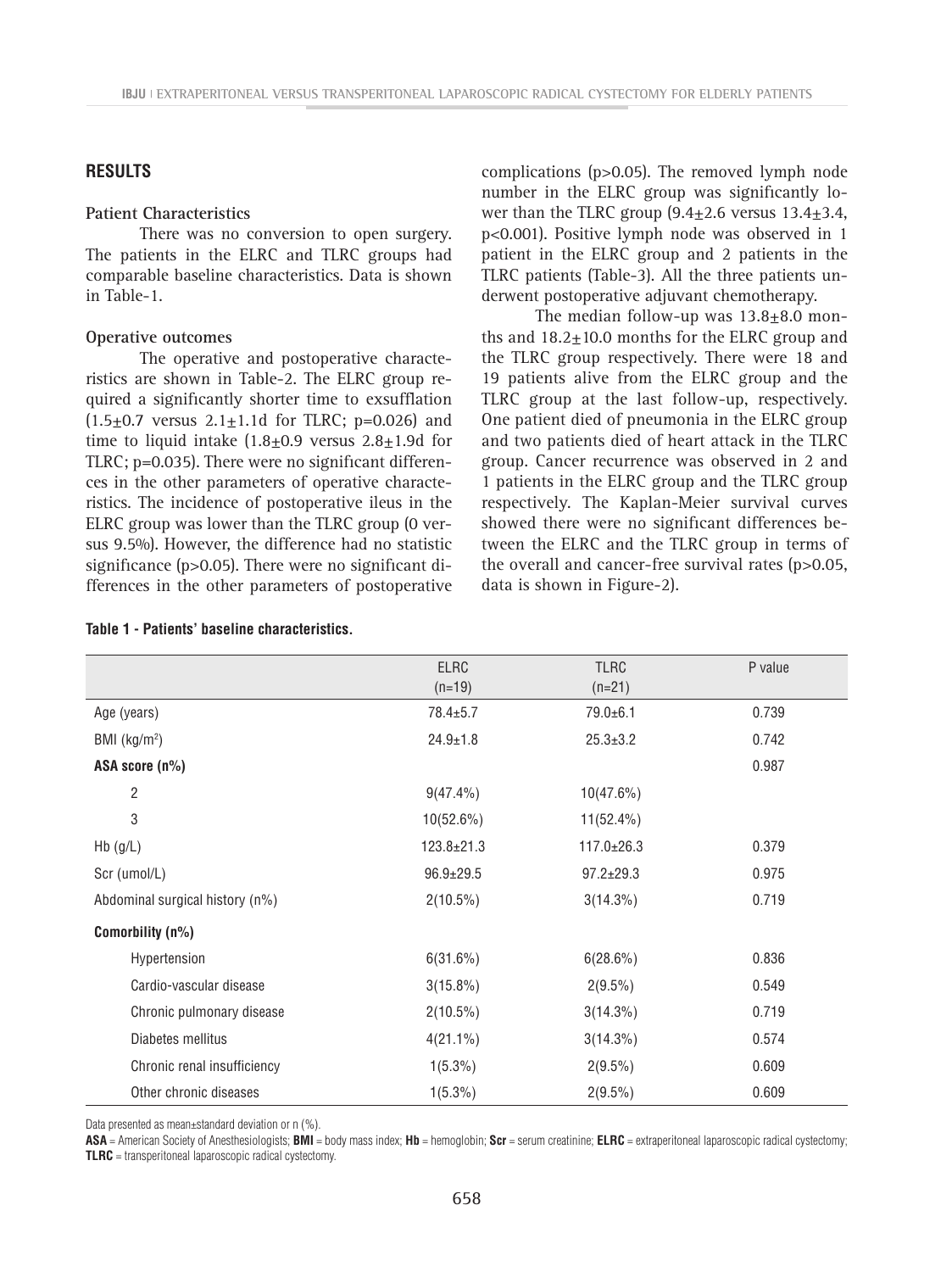|                                     | <b>ELRC</b>   | <b>TLRC</b>       | P value  |
|-------------------------------------|---------------|-------------------|----------|
|                                     | $(n=19)$      | $(n=21)$          |          |
| Operative time (min)                | 179.9±38.3    | 165.6±40.0        | 0.254    |
| Estimated blood loss (mL)           | 280.0±111.1   | $271.9 \pm 105.0$ | 0.814    |
| Transfusion requirement (n%)        | $2(10.5\%)$   | $2(9.5\%)$        | 0.916    |
| Time to exsufflation (d)            | $1.5 \pm 0.5$ | $2.1 \pm 1.1$     | $0.026*$ |
| Time to liquid intake (d)           | $1.8 + 0.9$   | $2.8 \pm 1.9$     | $0.035*$ |
| Time to canalization (d)            | $5.4 \pm 1.9$ | $5.7 \pm 1.7$     | 0.556    |
| Hospital stay after operation (d)   | $8.2 \pm 1.6$ | $9.5 \pm 3.1$     | 0.097    |
| <b>Postoperative complications</b>  |               |                   |          |
| Total infection (n%)                | $2(10.5\%)$   | $3(14.3\%)$       | 0.719    |
| Pyelonephritis                      | $1(5.3\%)$    | $1(4.8\%)$        | 0.942    |
| Pneumonia                           | $1(5.3\%)$    | $2(9.5\%)$        | 0.609    |
| Postoperative ileus (n%)            | 0             | $2(9.5\%)$        | 0.168    |
| Arrhythmia (n%)                     | $2(10.5\%)$   | $1(4.8\%)$        | 0.489    |
| Lymphorrhagia (n%)                  | $1(5.3\%)$    | $1(4.8\%)$        | 0.942    |
| <b>Clavien-Dindo classification</b> |               |                   |          |
| Total                               | 5(26.3%)      | $7(33.3\%)$       | 0.629    |
| Grade I                             | $1(5.3\%)$    | $1(4.8\%)$        | 0.942    |
| Grade II <sup>#</sup>               | $4(21.1\%)$   | 6(28.6%)          | 0.583    |
| Grade III-V                         | 0             | 0                 | ΝA       |

#### **Table 2 - Patients' operative and postoperative characteristics.**

Data presented as mean±standard deviation or n (%).

**ELRC** = extraperitoneal laparoscopic radical cystectomy; **TLRC** = transperitoneal laparoscopic radical cystectomy; **NA** = not applicable.

# Transfusion requirement were not included; \*p<0.05.

# **DISCUSSION**

In the present study, it was observed that the ELRC group was associated with less time to exsufflation and liquid intake. The results indicated that the existence of a peritonealized pelvis in the ELRC group was benefic for the functional recovery of the bowel. In the transperitoneal radical cystectomy, the peritoneum covering is left on the bladder to allow for a wide perivesicle dissection. Surgery induced inflammatory reactions that arise between the small bowel and the deperitonealized pelvic wall will lead to small bowel palsy, obstruction, ileus, or constipation (8). The results of Zhao J et al. (9) also showed the existence of a nonperitonealized pelvis in the TLRC group adversely affected the functional recovery of the bowel, which is similar with our observations. Keeping the integrity of the peritoneal cavity can prevent the inflammatory reactions induced by the deperitonealized pelvic wall with the small bowel (10). No postoperative ileus occurred in the ELRC group in our study, which is a better outcome than the TLRC group, although the sample size in the present study was small to achieve statistical significance. Shorted time for patients to exsufflation can help them to take food as early as possible. Keeping a balanced nutrition early after surgery can also reduce the possibility of delayed recovery, which is helpful to decrease the time of the hospital stay. In our study, the hospital stay in the ELRC group was also less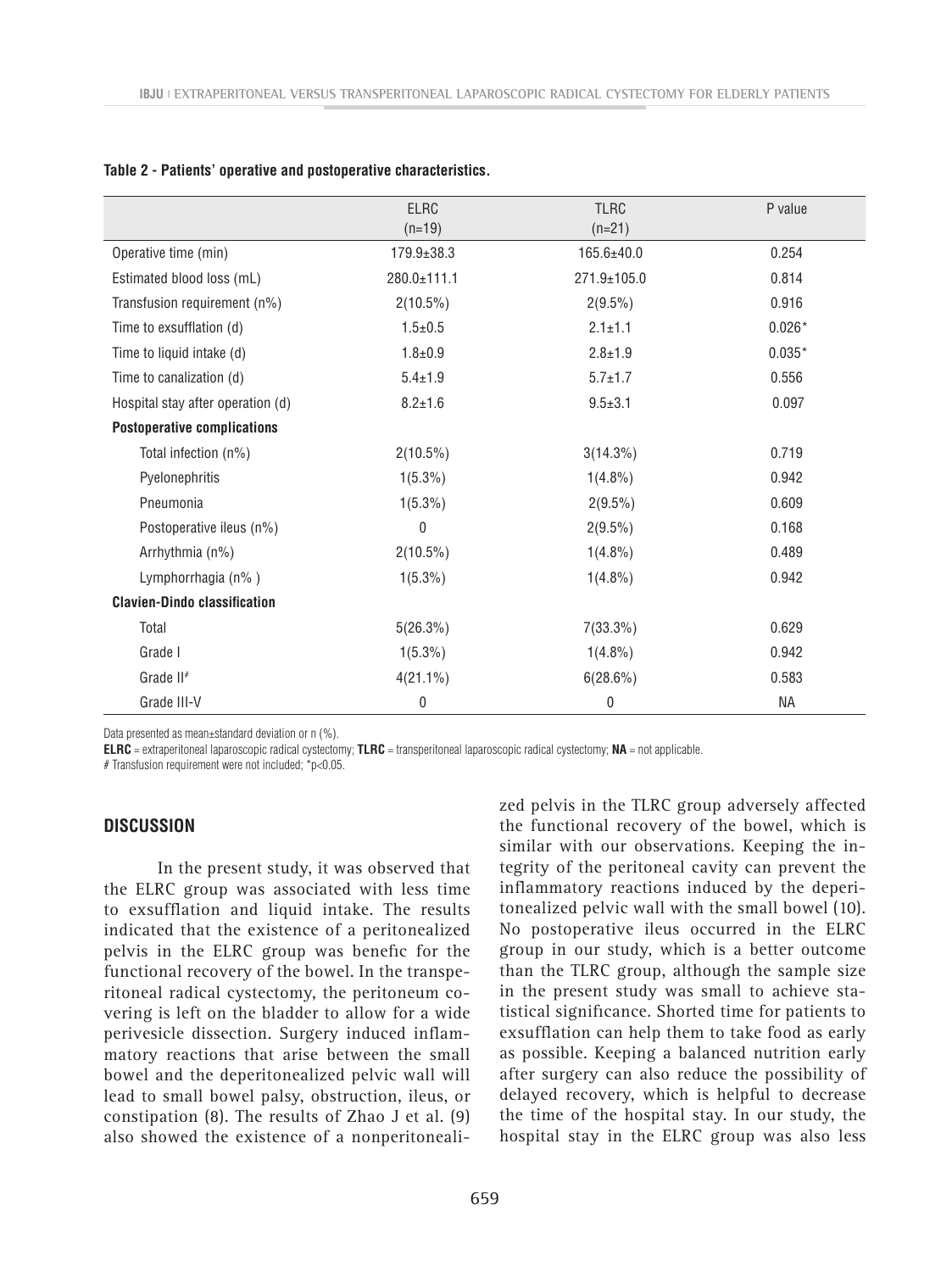|                                | <b>ELRC</b><br>$(n=19)$ | <b>TLRC</b><br>$(n=21)$ | P value    |
|--------------------------------|-------------------------|-------------------------|------------|
| Tumor stage $(n %)$            |                         |                         | 0.873      |
| T1, Tis                        | $5(26.3\%)$             | $6(28.6\%)$             |            |
| T <sub>2</sub>                 | 14(73.7%)               | $15(71.4\%)$            |            |
| Tumor grade $(n %)$            |                         |                         | 0.719      |
| Low grade                      | $2(10.5\%)$             | $3(14.3\%)$             |            |
| High grade                     | 17(89.5%)               | 18(85.7%)               |            |
| Lymph node number              | $9.4 \pm 2.6$           | $13.4 \pm 3.4$          | $< 0.001*$ |
| Lymph node metastasis (n %)    |                         |                         | 0.609      |
| Negative                       | 18(94.7%)               | $19(90.5\%)$            |            |
| Positive                       | $1(5.3\%)$              | $2(9.5\%)$              |            |
| Positive surgical margins (n%) | 0                       | 0                       | ΝA         |

### **Table 3 - Patients' pathological outcomes.**

Data presented as mean±standard deviation or n (%).

**ELRC** = extraperitoneal laparoscopic radical cystectomy; **TLRC** = transperitoneal laparoscopic radical cystectomy; **NA** = not applicable.

 $*p<0.001$ 

**Figure 2 - Kaplan-Meier Curves for (A) Overall Survival and (B) Cancer-Free Survival among extraperitoneal laparoscopic radical cystectomy (ELRC) and transperitoneal laparoscopic radical cystectomy (TLRC). Log-rank test indicates there is no significant difference between the two groups (p>0.05).**





than the TLRC group, although the difference had no statistical significance (p=0.097).

For the ELRC procedure, the first step is to create an adequate retroperitoneum operation area. The experience of extraperitoneal laparoscopic radical prostatectomy (11) and extraperitoneal laparoscopic partial cystectomy (12) had already proved the availability of the retroperitoneum operation area. The other difficult step is to mobilize the peritoneum covering the postero-superior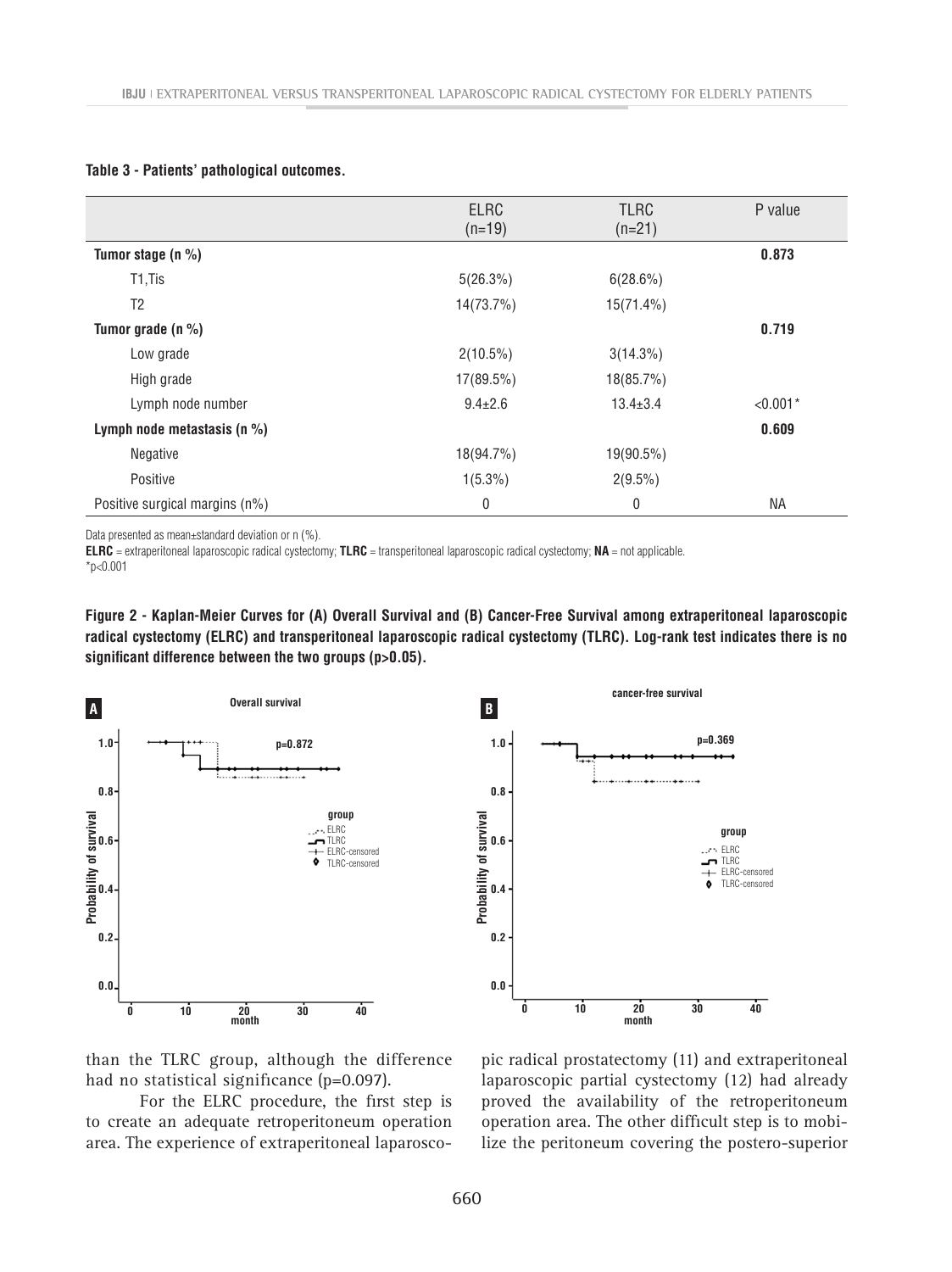surface of the bladder. Sometimes the peritoneum should be removed with the bladder wall when the peritoneal reflection is hard to be identified and then the peritoneum was closed. Zhu et al. had the peritoneal covering of the bladder detached ex vivo after RC. Suspicious peritoneal lesions were sampled and random biopsies were taken. The authors found that patients with pathological stage T1-T2 bladder cancer had a very low possibility of peritoneal involvement (13). Therefore, in our study, the peritoneum covering the surface of the bladder could be kept intact. However, when the lesions were around the bladder apex or over the posterior bladder wall, we still recommend the peritoneum to be removed with the bladder wall to ensure the oncologic adequacy of the procedure.

In the present study, the number of lymph nodes removed in the ELRC group was significantly lower than the TLRC group. The extent of pelvic lymph nodes dissection (PLND) in the ELRC group was unlikely to reach the same level in the TLRC group due to the existence of peritoneum, which is the limitation of this technique. Although there was evidence which indicated that more extended PLND is associated with survival benefit (14), Jensen et al. found that the prognosis after RC and extended PLND in patients with T1–T2 disease was not significantly better than those following RC and limited PLND (15). A meta-analysis study also indicated that compared with non- -extended PLND, extended PLND was associated with a better RFS rate for patients with pT3–pT4 disease, but not for patients with ≤pT2 disease (16). For patients with different age and comorbidity status, the beneficial effect of PLND was also different. Larcher et al. (17) found that RC with PLND is associated with improved cancer specific survival relative to RC alone, in younger and healthier RC candidates but not in older and sicker patients. From our study, although the number of PLND was less in the ELRC group, the lymph node status and the survival rate were similar in the two groups. Therefore, the observed benefit of PLND may not be universally applicable to all RC patients. However, we must admit that the debate of the extended PLND in radical cystectomy still goes on and for the selected elderly bladder patients with ≤T2 disease, ELRC with PLND might not necessarily be an oncologically unacceptable approach. Moreover, we propose measures to avoid offering ELRC in patients with >pT2 cases which have a significant risk of peritoneal infiltration and lymph node mestastases.

There were some limitations in this study. First, the nature of a retrospective study made it impossible to avoid the selection bias and attrition bias. Secondly, the sample size of this study was small and all the cases were performed in male patients with only ureterocutaneostomy. We have no idea of the feasibility of this method in female patients because we think the gynecologic organ in the peritoneum seems to be a disturbance for the ELRC surgery. Moreover, the ureterocutaneostomy diversion is not a procedure applicable to the majority of patients and mostly ileal conduit or neo-badder is performed. But for some elderly patients whose operation should be rapidly terminated due to the deteriorated health state, and those with decreased life expectancy due to associated comorbidities or inability to use intestinal segments owing to related problems, it is a less invasive approach and rational option (18). Furthermore, a randomized, prospective study with larger sample and different kinds of urinary diversions would better assess the feasibility of ELRC for the selected elderly bladder patients.

# **CONCLUSIONS**

ELRC seems to be a safe and feasible surgical strategy for the selected elderly bladder cancer patients with ≤T2 disease. The surgical and oncological efficacy of the ELRC is similar to that of the TLRC, but with faster intestinal function recovery. Further studies with a large series including different urinary diversions are needed to confirm our results and to better evaluate the benefit of ELRC in bladder cancer patients.

# **Abbreviations**

**ASA** = American Society of Anesthesiologists

**BMI** = body mass index

**ELRC** = extraperitoneal laparoscopic radical cystectomy

**EORC** = extraperitoneal open radical cystectomy **Hb** = hemoglobin